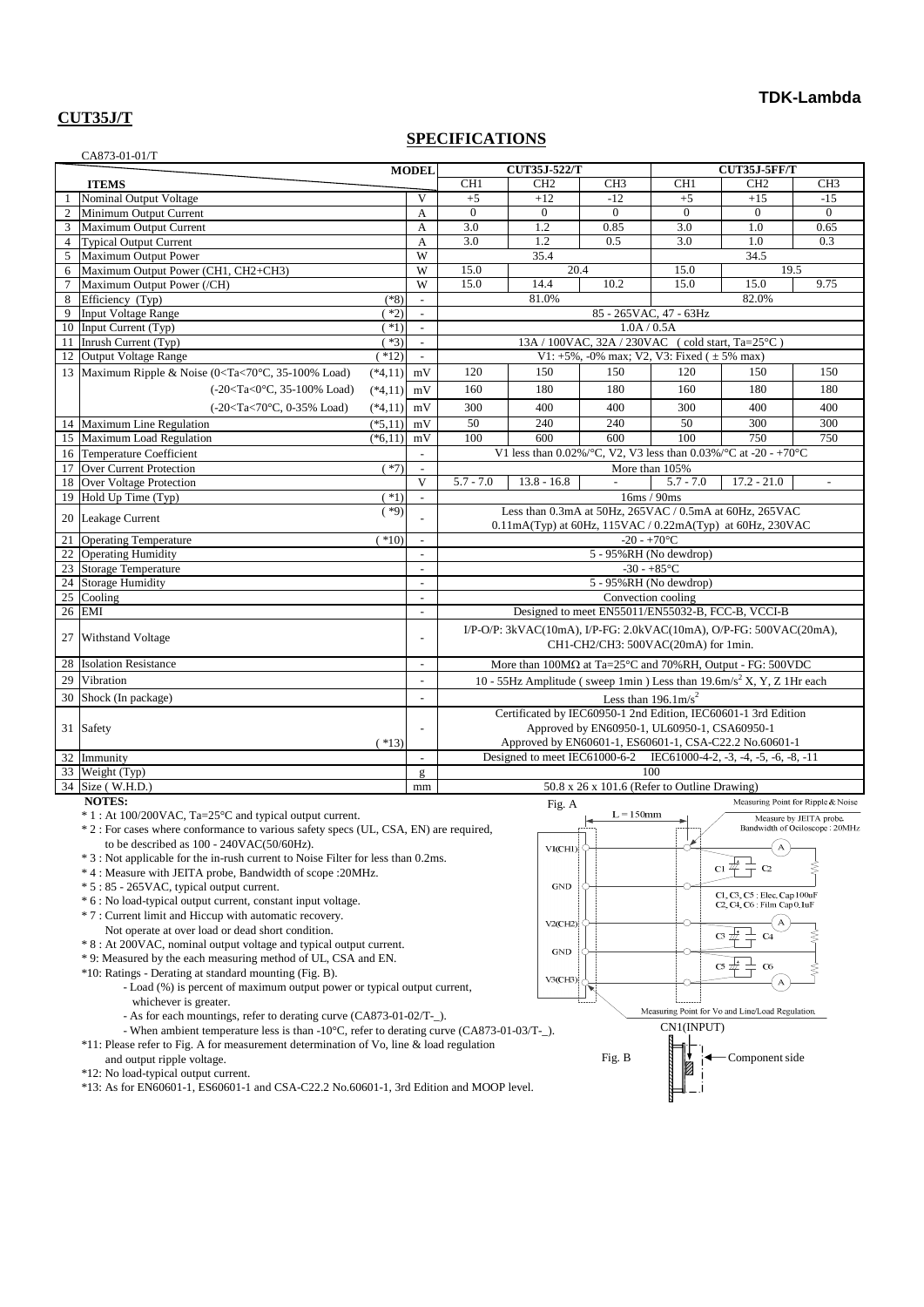### **CUT35J/T**

#### CA873-01-02/T

| *COOLING: CONVECTION COOLING |                      |            |              |            |  |  |  |
|------------------------------|----------------------|------------|--------------|------------|--|--|--|
|                              | LOADING CONDITION(%) |            |              |            |  |  |  |
| Ta $(^{\circ}C)$             | Mounting A,C         | Mounting B | Mounting D,E | Mounting F |  |  |  |
| $-20$                        | 100                  | 100        | 100          | 100        |  |  |  |
| 40                           | 100                  | 100        | 100          | 100        |  |  |  |
| 45                           | 100                  | 100        | 100          | 90         |  |  |  |
| 50                           | 100                  | 100        | 90           | 80         |  |  |  |
| 55                           | 90                   | 100        | 80           | 70         |  |  |  |
| 60                           | 80                   | 90         | 70           | 60         |  |  |  |
| 70                           | 60                   | 70         | 50           | 40         |  |  |  |

#### \*COOLING: CONVECTION COOLING



| (MOUNTING A)                                 | (MOUNTING B)                                           | (MOUNTING C)                | (MOUNTING D)                | (MOUNTING E)                 | (MOUNTING F) |
|----------------------------------------------|--------------------------------------------------------|-----------------------------|-----------------------------|------------------------------|--------------|
| CN1(INPUT)<br>,,,,,,,,,,,,,,,,,,,,,,,,,,,,,, | <b>(STANDARD)</b><br>MOUNTING)<br>CN1(INPUT)<br>Ø<br>- | CN1(INPUT)<br>⊫<br>ż<br>'⊔⊟ | CN1(INPUT)<br>⊫⊮<br>╠═╝═╌╌╛ | 격보<br>।⊥न्ना≕∬<br>CN1(INPUT) | CN1(INPUT)   |
|                                              |                                                        |                             |                             |                              |              |